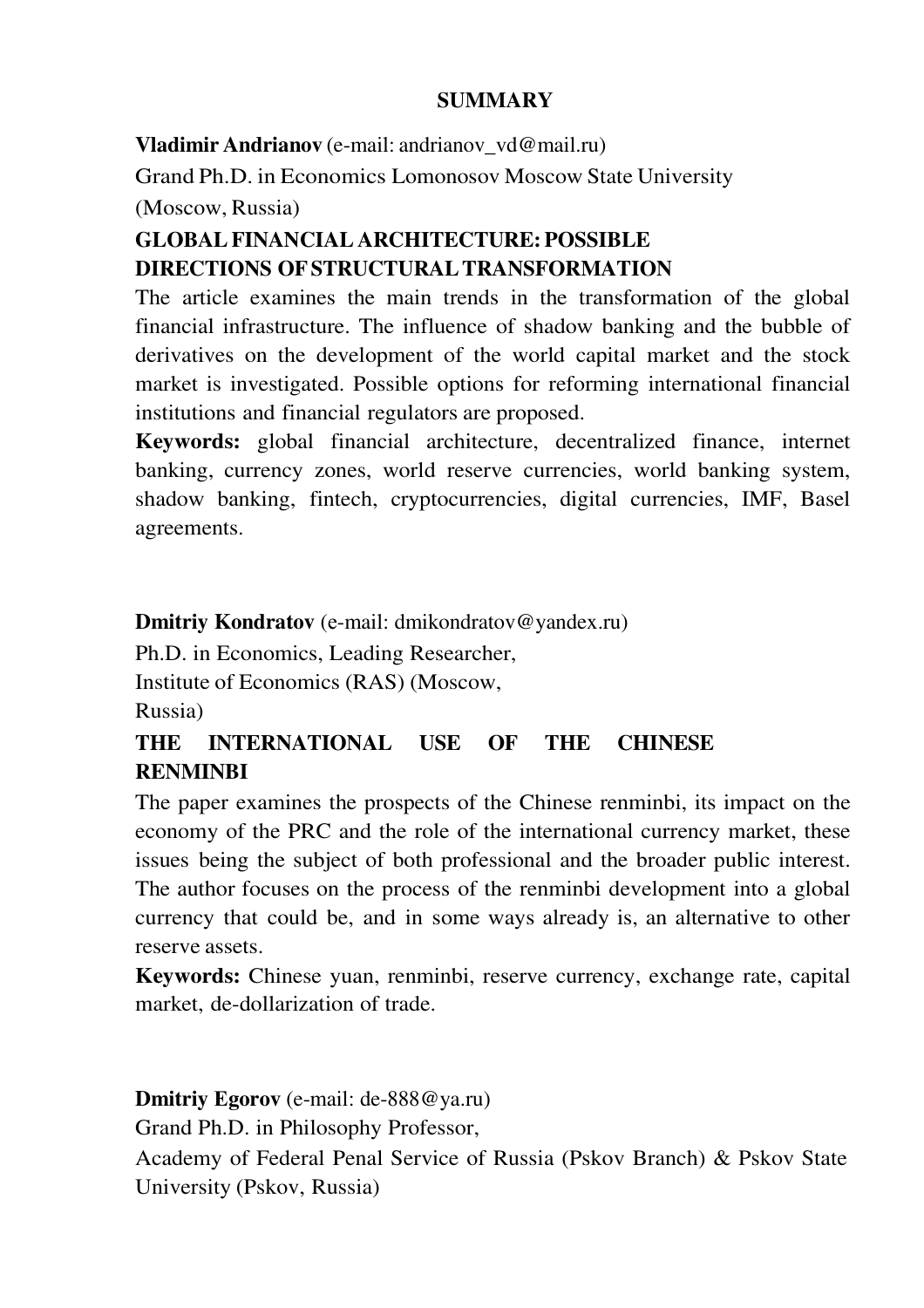## **ON MAINSTREAM METHODOLOGY: THE DECLINE OF THE SCIENTIFIC METHOD OR THE ADVOCACY OF THE STATUS QUO IN ECONOMICS?**

In the article a critical interpretation of the processes taking place in recent decades in the methodology of the mainstream economics is given. It is hypothesized that the observed devaluation of the concept of «truth», tolerance to the contradictions of particular theories, etc. is a form of protection of mainstream economic theory hard core (and, through this – the ideological protection of the entire world financial and economic architecture). It is concluded that the way out of the theoretical crisis of economic theory is not in the erosion of the millennial scientific standards but in the return to them.

**Keywords:** economic theory, mainstream, methodology, neoclassical theory, paradigm, principle, science.

**Igor Balyuk** (e-mail: balyuk@bk.ru) Grand Ph.D. in Economics, Associate Professor Financial University under the Government of the Russian Federation (Moscow, Russia)

**Marina Balyuk** (e-mail: baljuk@bk.ru)

Ph.D. in Economics, Independent Expert (Moscow, Russia)

## **GLOBAL EXTERNAL DEBT DURING COVID-19 PANDEMIC**

The article contains an analysis of the dynamics and structure of the external debt of various countries and groups of countries in the context of the coronavirus pandemic. The authors conclude that at the beginning of 2021, the ratio of external debt to GDP almost reached the level that was noted on the eve of the global financial and economic crisis of 2008–2009. A trigger for a new global crisis may be the exacerbation of problems in one or more segments of the economy of the European Union, Great Britain, the United States, or a number of large developing countries.

**Keywords:** global external debt, world GDP, government debt, corporate external debt, international debt market.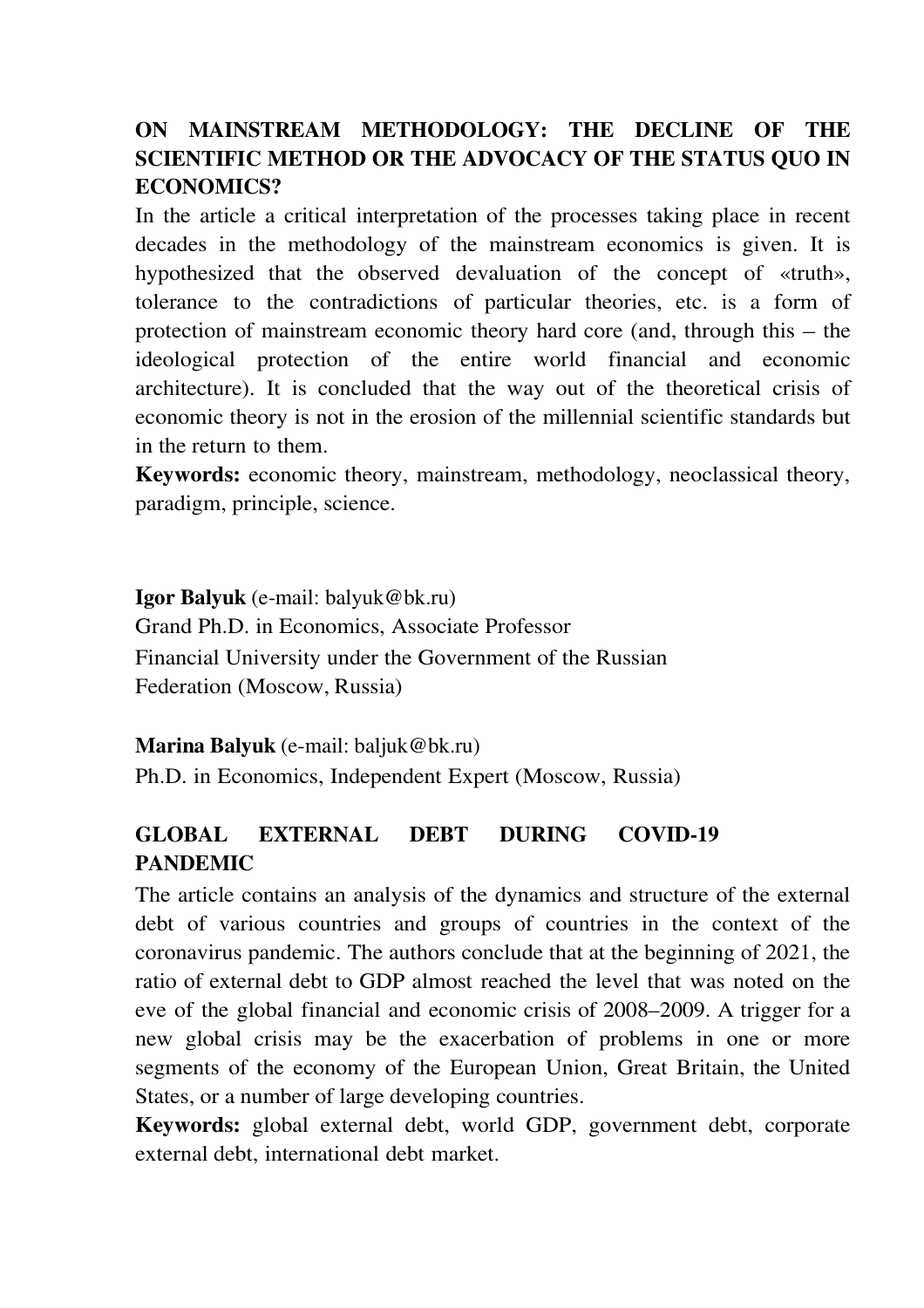**Maxim Styrov** (e-mail: styrovmm@mail.ru) Ph.D. in Economics, Senior Researcher, Institute of Socio-Economic and Energy Problems of the North, Komi Scientific Center of the Ural Branch of the Russian Academy of Sciences (Syktyvkar, Russia)

Leonid Nosov (e-mail: nosovvv@yandex.ru) Ph.D. in physical and mathematical sciences, Department Head, Institute of Exact Sciences and Information Technologies, Pytyrim Sorokin Syktyvkar State University (Syktyvkar, Russia)

# **THE COMPETITIVENESS OF INDUSTRY IN THE NORTHERN REGIONS OF RUSSIA: FROM PROFITS TO PEOPLE**

The article presents a new approach to assessing the competitiveness of economic activities. The author proposes a calculation of all the main indicators per employee in order to analyze the internal integrity of the economic system. The homogeneity of economic subsystems is analyzed in a new dynamics through the coefficient of variation in three aspects – interregional, interindustry and between indicators. On the example of the industry of the northern regions of Russia, ultra-high intersectoral and interregional disparities are revealed. The thesis is put forward about the need to overcome the existing problems through the spiritual and moral transformation of managers and employees.

**Keywords:** man, morality, spirituality, cooperation, competitiveness, region, industry, North.

#### **Alexey Sedlov** (e-mail: sedlovap@bk.ru)

Ph.D. in Economics, Leading Researcher, Institute of Economics of RAS (Moscow, Russia)

# **DEFORMATIONS OF THE RUSSIAN LABOR MARKET INTHE CONTEXT OF THE USE OF CHEAP FOREIGN LABOUR: RE-IMMIGRATION AND LABOR STANDARDS**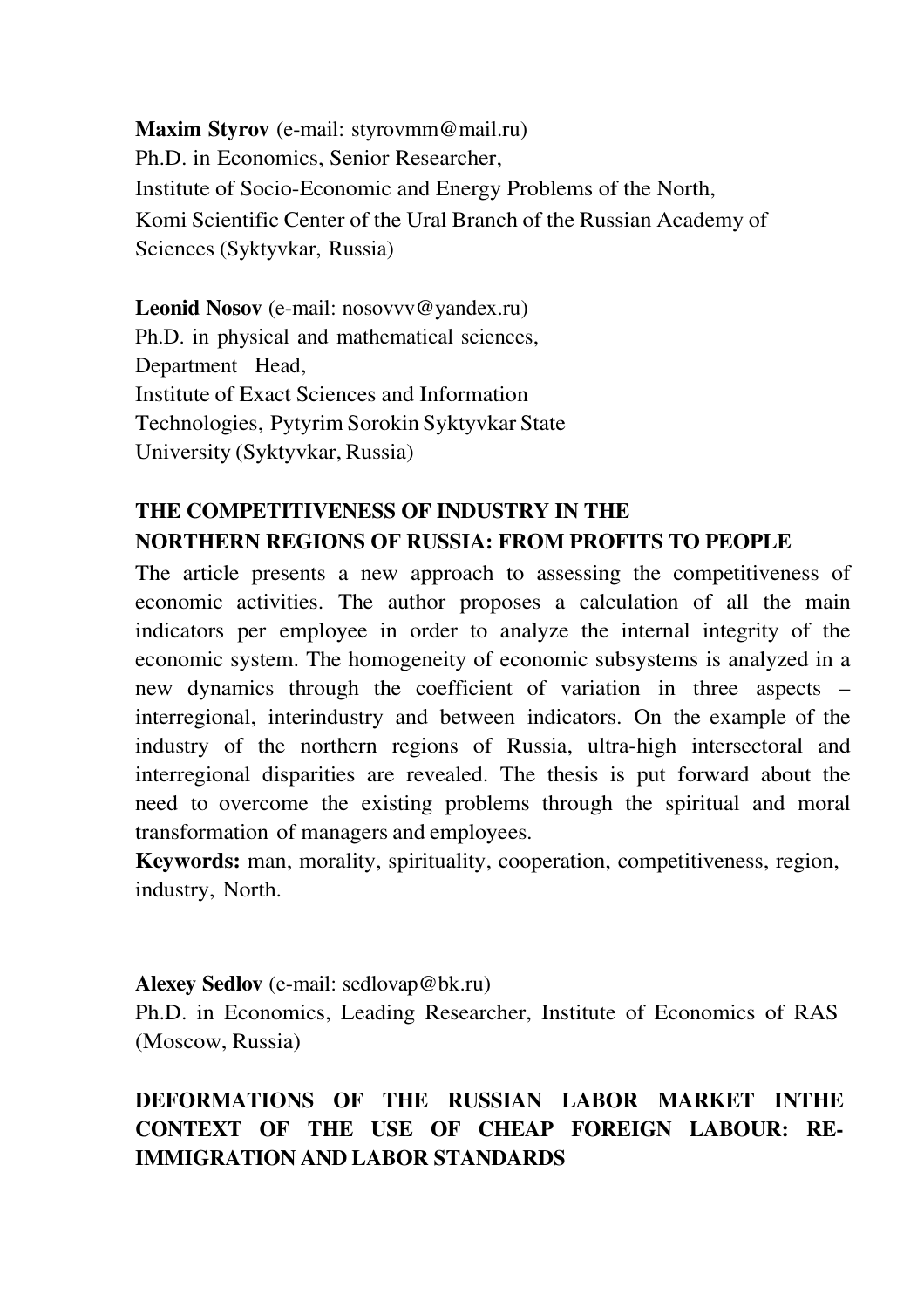The algorithms of re-immigration in recipient and donor countries are considered by the author in the global context. The author maintains that in Russia cheap labor resources from the CIS countries are the reason for the low price of labor, and re-immigration has not become a starting point for the revision of the norms of minimum labor standards and preferences for national personnel. It is noted that re-immigration has increased the shortage of workers, and the migration policy, under the pressure of business, has fixed the course towards attracting additional working hands from the poor countries of Central Asia. The assessment methodology is proposed and calculations of the demand and supply of foreign labor in the Russian labor market are made, taking into account its conjuncture, illegal migration and the possibility of replacing foreigners with Russians.

**Keywords:** cheap labor, labor market deformations, re-immigration, the need for foreign labor, illegal migration, standards of working conditions and remuneration, hiring priorities.

### **Siargei Mikhnevich** (e-mail: dr-siargei-mikhnevich@yandex.ru)

Grand Ph.D. in Economics, Institute of Economics of the Belarus' National Academy of Sciences (Minsk, the Republic of Belarus)

## **ACCESSION TO THE WORLD TRADE ORGANISATION: A BOON OR A CHALLENGE?**

The article is based on statistical data and examines the changes in the main macroeconomic indicators in eleven countries that joined the World Trade Organization in the period from 1996 to 2008.

The group of countries for this study includes Bulgaria, Mongolia, Kyrgyzstan, Latvia, Estonia, Georgia, Lithuania, Moldova, Armenia, Vietnam, Ukraine (ranked in the order of their accession to the WTO).

The main goal of the study was to see an objective picture of how the fact of accession to the multilateral trading system has affected the country's economic development. The group of surveyed macroeconomic indicators comprises: gross domestic product per capita; export of goods and services; inflow of foreign direct investment; inflation rate; unemployment rate; the volume of foreign exchange reserves.

Studies have shown that accession to the GATT/WTO multilateral trading system did not entail pronounced negative consequences for development processes for any of the studied countries. Macroeconomic indicators such as gross domestic product per capita, the volume of attracting foreign direct